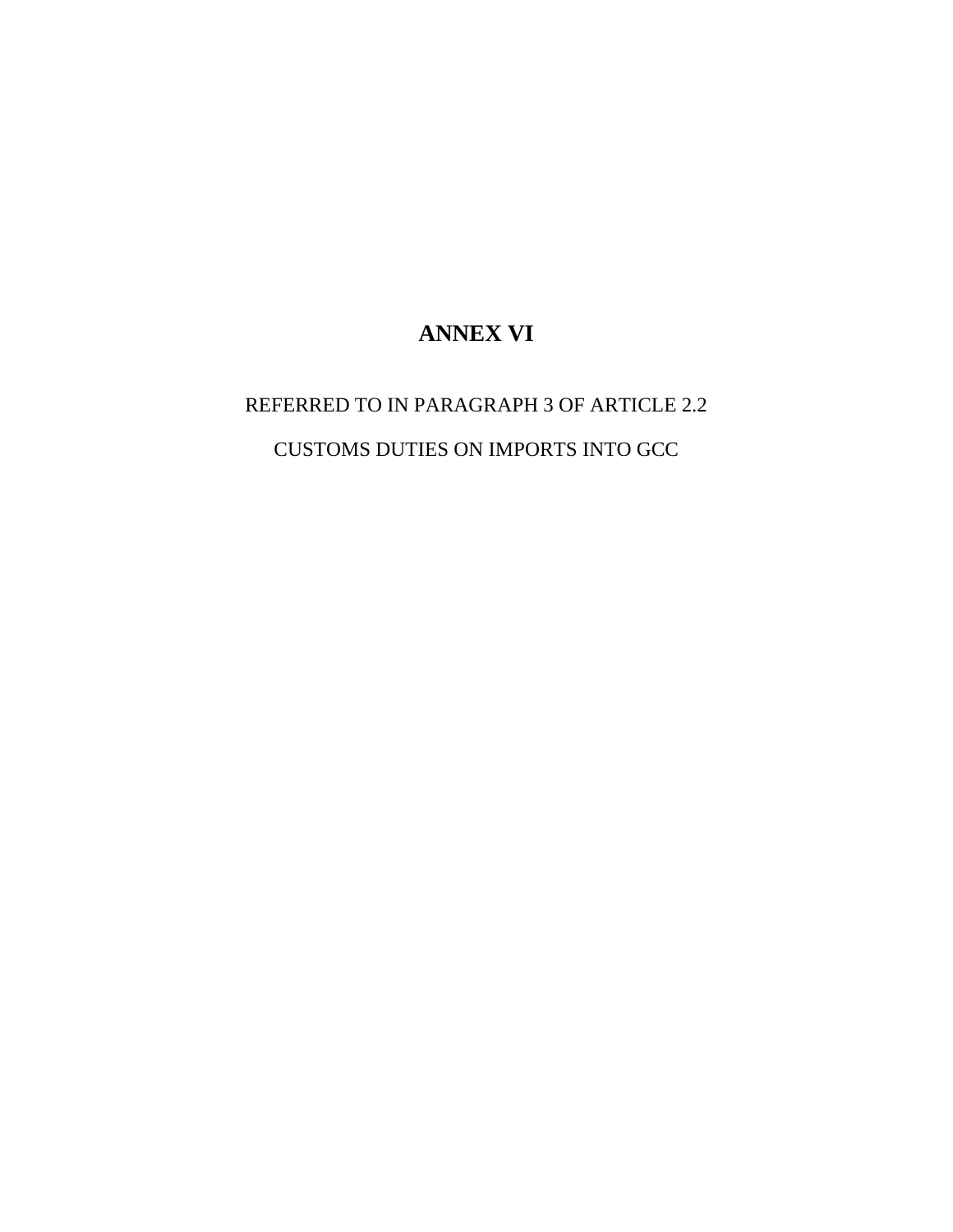## ANNEX VI

## REFERRED TO IN PARAGRAPH 3 OF ARTICLE 2.2

## CUSTOMS DUTIES ON IMPORTS

For products within HS Chapters 25-97 originating in an EFTA State, covered by this Annex, the following categories shall apply upon importation into GCC:

- 1. Category B: Five years after the date of entry into force of this Agreement, GCC shall eliminate customs duties on imports of products under this category;
- 2. Category X: Excluded from the scope of this Agreement;
- 3. Category P: Prohibited from importation into GCC.

| <b>HS CODE</b> | <b>DESCRIPTION</b>                               | <b>CATEGORY</b> |
|----------------|--------------------------------------------------|-----------------|
| 25 24 10 00    | - Crocidolite                                    | P               |
| 25 24 90 00    | - Other                                          | P               |
| 29 05 45 00    | - - Glycerol                                     | B               |
| 29 05 51 00    | - - Ethchlorvynol(INN)                           | <sub>B</sub>    |
| 29 05 59 00    | - - Other                                        | B               |
| 29 39 91 10    | - - - Cocaine                                    | P               |
| 33 01 13 00    | - - of lemon                                     | <sub>B</sub>    |
| 33 01 30 10    | --- Aloes (wood) resinoids                       | B               |
| 33 01 30 90    | $--$ Other                                       | <sub>B</sub>    |
| 33 01 90 11    | - - - - For medicinal purposes                   | B               |
| 33 01 90 13    | - - - - Rose water                               | B               |
| 33 01 90 19    | $- - -$ Other                                    | B               |
| 33 01 90 90    | $- -$ Other                                      | B               |
| 33 02 10 00    | - of a kind used in the food or drink industries | X               |
| 35 01 90 10    | - - - Casein glues                               | $\, {\bf B}$    |
| 35 01 90 90    | $--$ Other                                       | B               |
| 35 02 11 00    | - - Dried                                        | B               |
| 35 03 00 10    | - - - Gelatin and its derivatives                | <sub>B</sub>    |
| 35 03 00 90    | --- Other                                        | B               |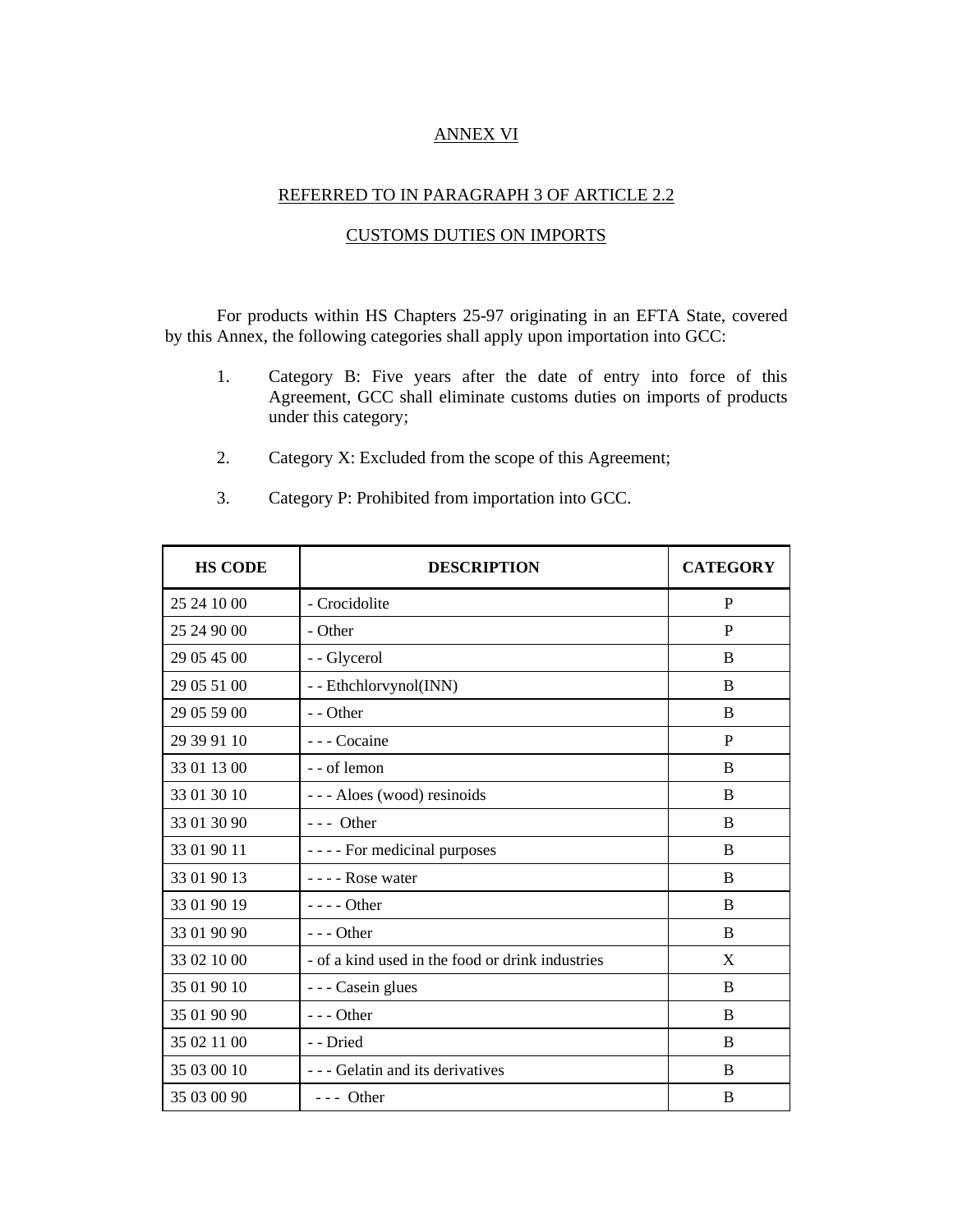| <b>HS CODE</b> | <b>DESCRIPTION</b>                                                                                                                                                                          | <b>CATEGORY</b> |
|----------------|---------------------------------------------------------------------------------------------------------------------------------------------------------------------------------------------|-----------------|
| 35 05 10 10    | - - - Dextrin                                                                                                                                                                               | B               |
| 35 05 10 20    | --- Pregelatinised or swelling starch                                                                                                                                                       | B               |
| 35 05 10 30    | --- Etherified or esterified starches                                                                                                                                                       | B               |
| 35 05 10 40    | - - - Soluble starch (amylogen)                                                                                                                                                             | B               |
| 35 05 20 10    | - - - From dextrins                                                                                                                                                                         | B               |
| 35 05 20 20    | - - - Starch glues                                                                                                                                                                          | B               |
| 35 05 20 30    | --- Glues consisting of untreated starch, borax and<br>water-soluble cellulose derivatives or consisting of<br>untreated starch, borax and starch ethers                                    | B               |
| 35 05 20 90    | $--$ Other                                                                                                                                                                                  | B               |
| 38 09 91 10    | --- Softening agents of a kind used on clothes and<br>towels (such as lenor)                                                                                                                | <sub>B</sub>    |
| 38 09 91 90    | $- -$ Other                                                                                                                                                                                 | B               |
| 38 09 92 00    | - - Of a kind used in the paper or like industries                                                                                                                                          | B               |
| 38 09 93 00    | - - Of a kind used in the leather or like industries                                                                                                                                        | <sub>B</sub>    |
| 38 23 11 00    | - - Stearic acid                                                                                                                                                                            | B               |
| 38 23 12 00    | - - Oleic acid                                                                                                                                                                              | B               |
| 38 23 19 00    | - - Other                                                                                                                                                                                   | B               |
| 40 12 11 00    | - - Of kind used on motor cars (including station<br>wagons and racing cars)                                                                                                                | X               |
| 40 12 12 00    | - - Of a kind used on buses or lorries                                                                                                                                                      | X               |
| 40 12 13 00    | - - Of a kind used on aircraft                                                                                                                                                              | X               |
| 40 12 19 00    | - - Other                                                                                                                                                                                   | X               |
| 40 12 20 00    | - Used pneumatic tyres                                                                                                                                                                      | X               |
| 40 12 90 00    | - Other                                                                                                                                                                                     | X               |
| 41 01 20 00    | - Whole hides and skins of bovine animals of a<br>weight per skin not exceeding 8 kg when simply<br>dried, 10 kg when dry-salted, or 16 kg when fresh,<br>wet-salted or otherwise preserved | B               |
| 41 01 50 00    | - Whole hides and skins, of a weight exceeding 16 kg                                                                                                                                        | B               |
| 41 01 90 00    | - Other, including bends and bellies                                                                                                                                                        | B               |
| 41 02 10 00    | - With wool on                                                                                                                                                                              | B               |
| 41 02 21 00    | - - Pickled                                                                                                                                                                                 | B               |
| 41 02 29 00    | - - Other                                                                                                                                                                                   | B               |
| 41 03 20 00    | - Of reptiles                                                                                                                                                                               | B               |
| 41 03 30 00    | - Of swine.                                                                                                                                                                                 | X               |
| 41 06 31 00    | - - In the wet state (including wet-blue)                                                                                                                                                   | X               |